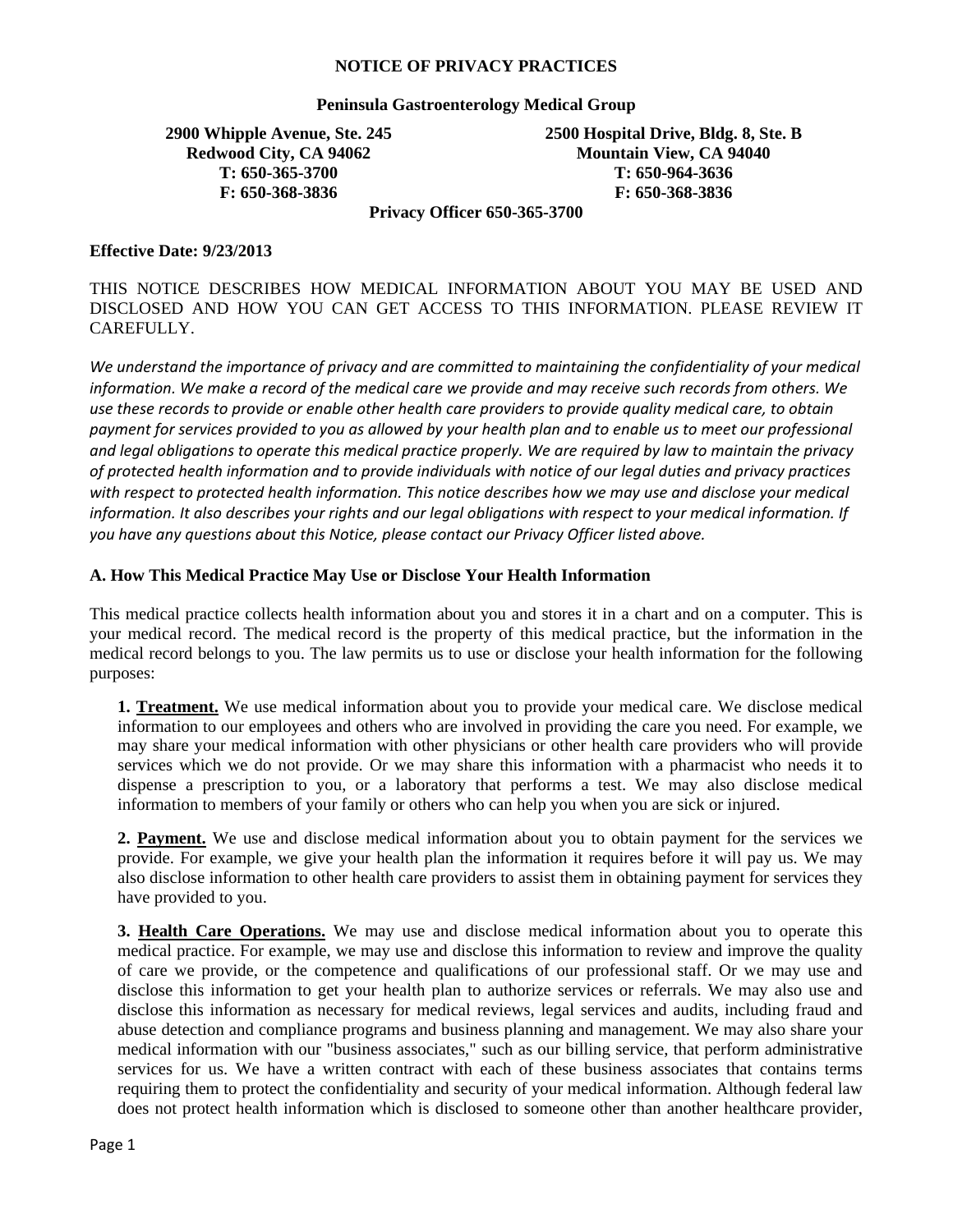health plan, healthcare clearinghouse, or one of their business associates, California law prohibits all recipients of healthcare information from further disclosing it except as specifically required or permitted by law. We may also share your information with other health care providers, health care clearinghouses or health plans that have a relationship with you, when they request this information to help them with their quality assessment and improvement activities, their patient-safety activities, their population- based efforts to improve health or reduce health care costs, protocol development, case management or care coordination activities, their review of competence, qualifications and performance of health care professionals, their training programs, their accreditation, certification or licensing activities, their activities related to contracts of health insurance or health benefits, or their health care fraud and abuse detection and compliance efforts.

*We may also share medical information about you with the other health care providers, health care clearinghouses and health plans that participate with us in "organized health care arrangements" (OHCAs) for any of the OHCAs' health care operations. OHCAs include hospitals, physician organizations, health plans, and other entities which collectively provide health care services. While a complete listing of the OHCAs we participate in is available from the Privacy Official, we want you to know we participate in the Sequoia Quality Care Network (SQCN), a clinically integrated network of physicians and hospitals, governed by physicians, which will share patient information with other healthcare providers, in a secure manner, to achieve improvements in the quality of patient care.* 

**4. Appointment Reminders**. We may use and disclose medical information to contact and remind you about appointments. If you are not home, we may leave this information on your answering machine or in a message left with the person answering the phone.

**5. Sign In Sheet.** We may use and disclose medical information about you by having you sign in when you arrive at our office. We may also call out your name when we are ready to see you.

**6. Notification and Communication with Family**. We may disclose your health information to notify or assist in notifying a family member, your personal representative or another person responsible for your care about your location, your general condition or, unless you have instructed us otherwise, in the event of your death. In the event of a disaster, we may disclose information to a relief organization so that they may coordinate these notification efforts. We may also disclose information to someone who is involved with your care or helps pay for your care. If you are able and available to agree or object, we will give you the opportunity to object prior to making these disclosures, although we may disclose this information in a disaster even over your objection if we believe it is necessary to respond to the emergency circumstances. If you are unable or unavailable to agree or object, our health professionals will use their best judgment in communication with your family and others.

**7. Marketing**. Provided we do not receive any payment for making these communications, we may contact you to encourage you to purchase or use products or services related to your treatment, case management or care coordination, or to direct or recommend other treatments, therapies, health care providers or settings of care that may be of interest to you. We may similarly describe products or services provided by this practice and tell you which health plans we participate in,

We may receive financial compensation to talk with you face-to-face, to provide you with small promotional gifts, or to cover our cost of reminding you to take and refill your medication or otherwise communicate about a drug or biologic that is currently prescribed for you, but only if you either: (1) have a chronic and seriously debilitating or life-threatening condition and the communication is made to educate or advise you about treatment options and otherwise maintain adherence to a prescribed course of treatment, or (2) you are a current health plan enrollee and the communication is limited to the availability of more costeffective pharmaceuticals. If we make these communications while you have a chronic and seriously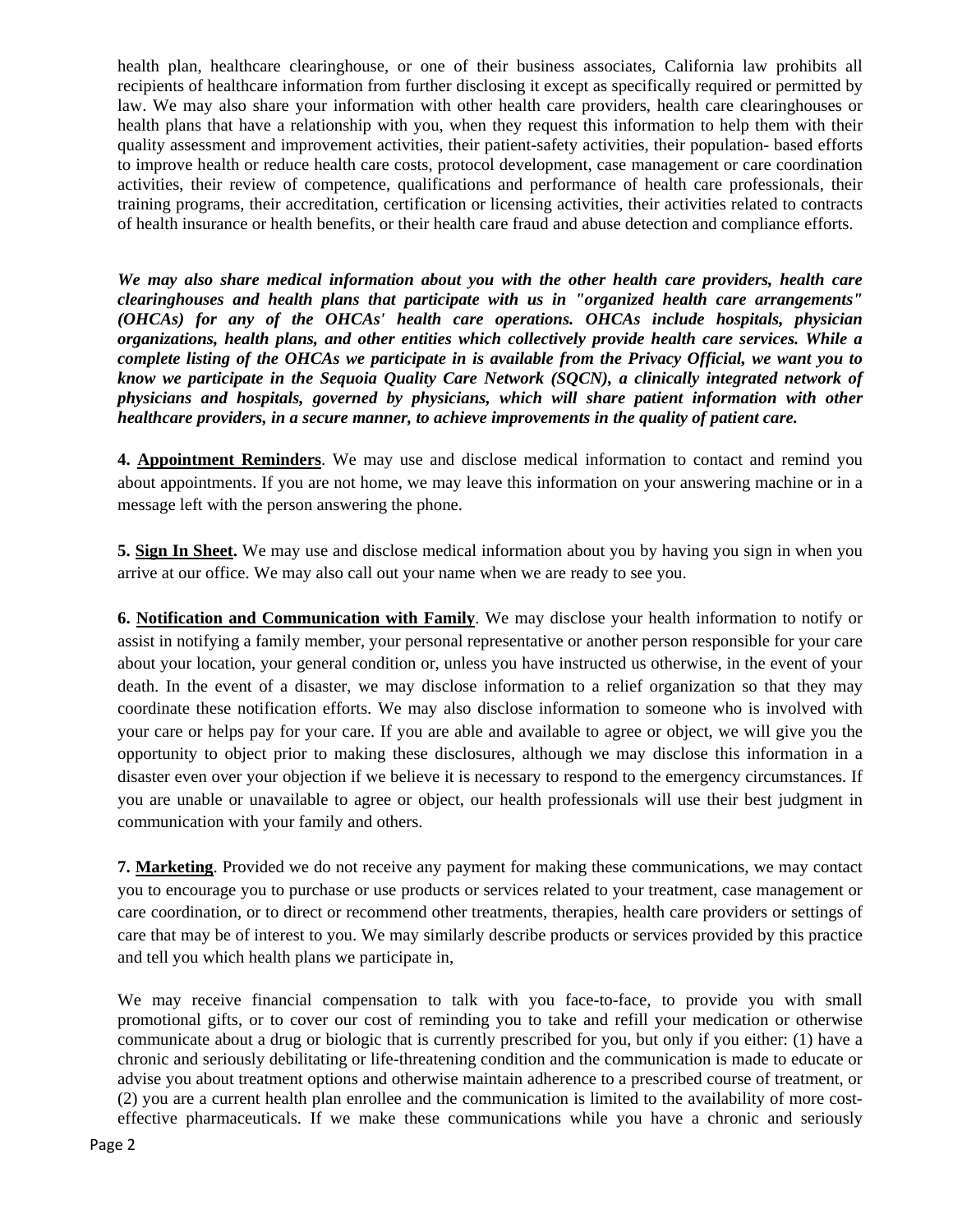debilitating or life threatening condition, we will provide notice of the following in at least 14-point type: (1) the fact and source of the remuneration; and (2) your right to opt-out of future remunerated communications by calling the communicator's toll-free number. We will not otherwise use or disclose your medical information for marketing purposes or accept any payment for other marketing communications without your prior written authorization. The authorization will disclose whether we receive any financial compensation for any marketing activity you authorize, and we will stop any future marketing activity to the extent you revoke that authorization.

**8. Sale of Health Information**. We will not sell your health information without your prior written authorization. The authorization will disclose that we will receive compensation for your health information if you authorize us to sell it, and we will stop any future sales of your information to the extent that you revoke that authorization.

**9. Required by Law**. As required by law, we will use and disclose your health information, but we will limit our use or disclosure to the relevant requirements of the law. When the law requires us to report abuse, neglect or domestic violence, or respond to judicial or administrative proceedings, or to law enforcement officials, we will further comply with the requirement set forth below concerning those activities.

**10. Public Health.** We may, and are sometimes required by law to disclose your health information to public health authorities for purposes related to: preventing or controlling disease, injury or disability; reporting child, elder or dependent adult abuse or neglect; reporting domestic violence; reporting to the Food and Drug Administration problems with products and reactions to medications; and reporting disease or infection exposure. When we report suspected elder or dependent adult abuse or domestic violence, we will inform you or your personal representative promptly unless in our best professional judgment, we believe the notification would place you at risk of serious harm or would require informing a personal representative we believe is responsible for the abuse or harm.

**11. Health Oversight Activities**. We may, and are sometimes required by law to disclose your health information to health oversight agencies during the course of audits, investigations, inspections, licensure and other proceedings, subject to the limitations imposed by federal and California law.

**12. Judicial and Administrative Proceedings**. We may, and are sometimes required by law, to disclose your health information in the course of any administrative or judicial proceeding to the extent expressly authorized by a court or administrative order. We may also disclose information about you in response to a subpoena, discovery request or other lawful process if reasonable efforts have been made to notify you of the request and you have not objected, or if your objections have been resolved by a court or administrative order.

**13. Law Enforcement**. We may, and are sometimes required by law, to disclose your health information to a law enforcement official for purposes such as identifying of locating a suspect, fugitive, material witness or missing person, complying with a court order, warrant, grand jury subpoena and other law enforcement purposes.

**14. Coroners**. We may, and are often required by law, to disclose your health information to coroners in connection with their investigations of deaths.

**15. Organ or Tissue Donation**. We may disclose your health information to organizations involved in procuring, banking or transplanting organs and tissues.

**16. Public Safety**. We may, and are sometimes required by law, to disclose your health information to appropriate persons in order to prevent or lessen a serious and imminent threat to the health or safety of a particular person or the general public.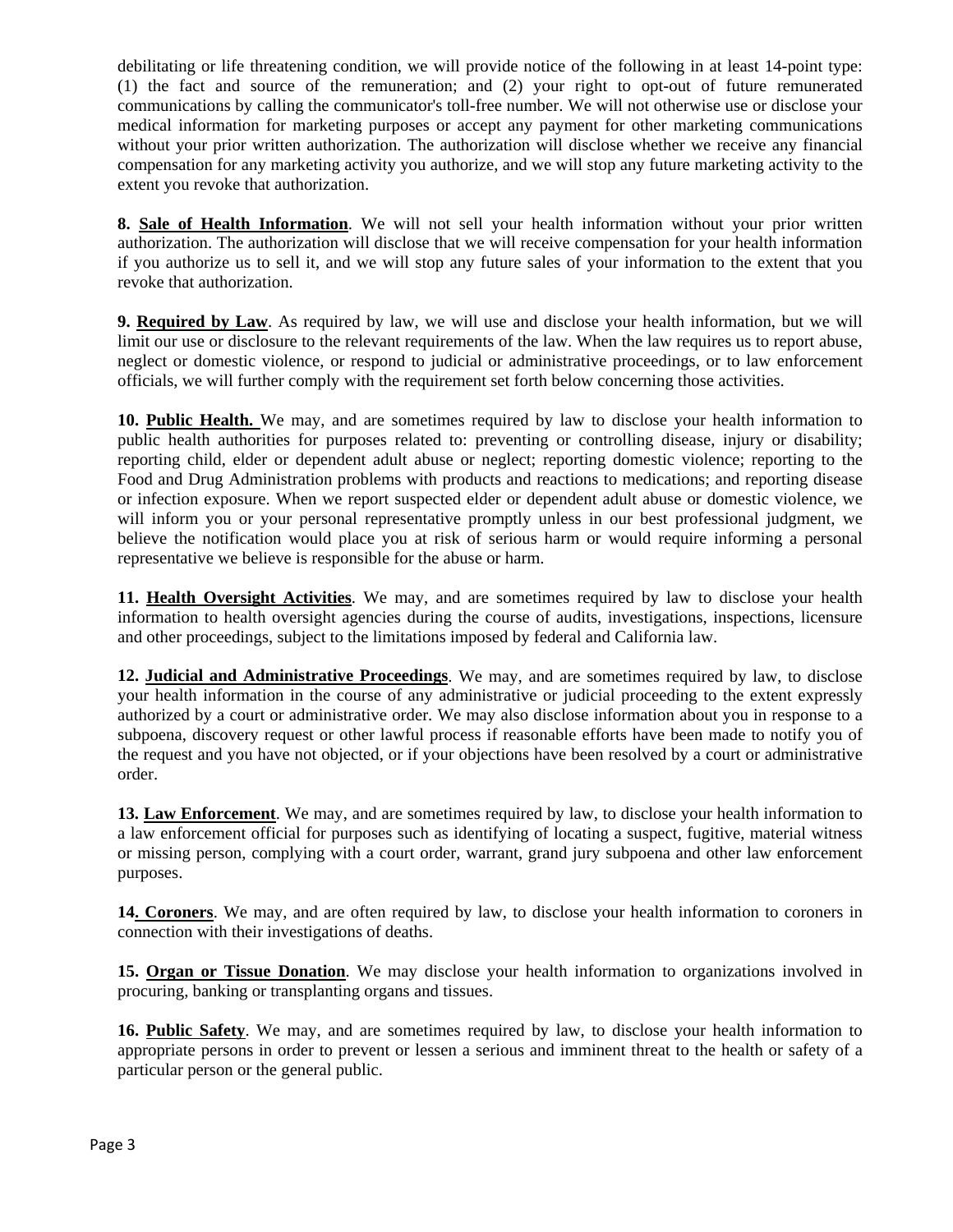**17. Proof of Immunization**. We will disclose proof of immunization to a school where the law requires the school to have such information prior to admitting a student if you have agree to the disclosure on behalf of yourself or your dependent.

**18. Specialized Government Functions**. We may disclose your health information for military or national security purposes or to correctional institutions or law enforcement officers that have you in their lawful custody.

**19. Worker's Compensation**. We may disclose your health information as necessary to comply with worker's compensation laws. For example, to the extent your care is covered by workers' compensation, we will make periodic reports to your employer about your condition. We are also required by law to report cases of occupational injury or occupational illness to the employer or workers' compensation insurer.

**20. Change of Ownership**. In the event that this medical practice is sold or merged with another organization, your health information/record will become the property of the new owner, although you will maintain the right to request that copies of your health information be transferred to another physician or medical group.

**21. Breach Notification**. In the case of a breach of unsecured protected health information, we will notify you as required by law. If you have provided us with a current email address, we may use email to communicate information related to the breach. In some circumstances our business associate may provide the notification. We may also provide notification by other methods as appropriate.

**22. Psychotherapy Notes**. We will not use or disclose your psychotherapy notes without your prior written authorization except for the following: (1) your treatment, (2) for training our staff, students and other trainees, (3) to defend ourselves if you sue us or bring some other legal proceeding, (4) if the law requires us to disclose the information to you or the Secretary of HHS or for some other reason, (5) in response to health oversight activities concerning your psychotherapist, (6) to avert a serious threat to health or safety, or (7) to the coroner or medical examiner after you die. To the extent you revoke an authorization to use or disclose your psychotherapy notes, we will stop using or disclosing these notes.

**23. Research**. We may disclose your health information to researchers conducting research with respect to which your written authorization is not required as approved by an Institutional Review Board or privacy board, in compliance with governing law.

**24. Fundraising**. We may use or disclose your demographic information, the dates that you received treatment, the department of service, your treating physician, outcome information and health insurance status in order to contact you for our fundraising activities. If you do not want to receive these materials, notify the Privacy Officer listed at the top of this Notice of Privacy Practices and we will stop any further fundraising communications. Similarly, you should notify the Privacy Office if you decide you want to start receiving these solicitations again.

## **B. When This Medical Practice May Not Use or Disclose Your Health Information**

Except as described in this Notice of Privacy Practices, this medical practice will, consistent with its legal obligations, not use or disclose health information which identifies you without your written authorization. If you do authorize this medical practice to use or disclose your health information for another purpose, you may revoke your authorization in writing at any time.

# **C. Your Health Information Rights**

**1. Right to Request Special Privacy Protections**. You have the right to request restrictions on certain uses and disclosures of your health information by a written request specifying what information you want to limit, and what limitations on our use or disclosure of that information you wish to have imposed. If you tell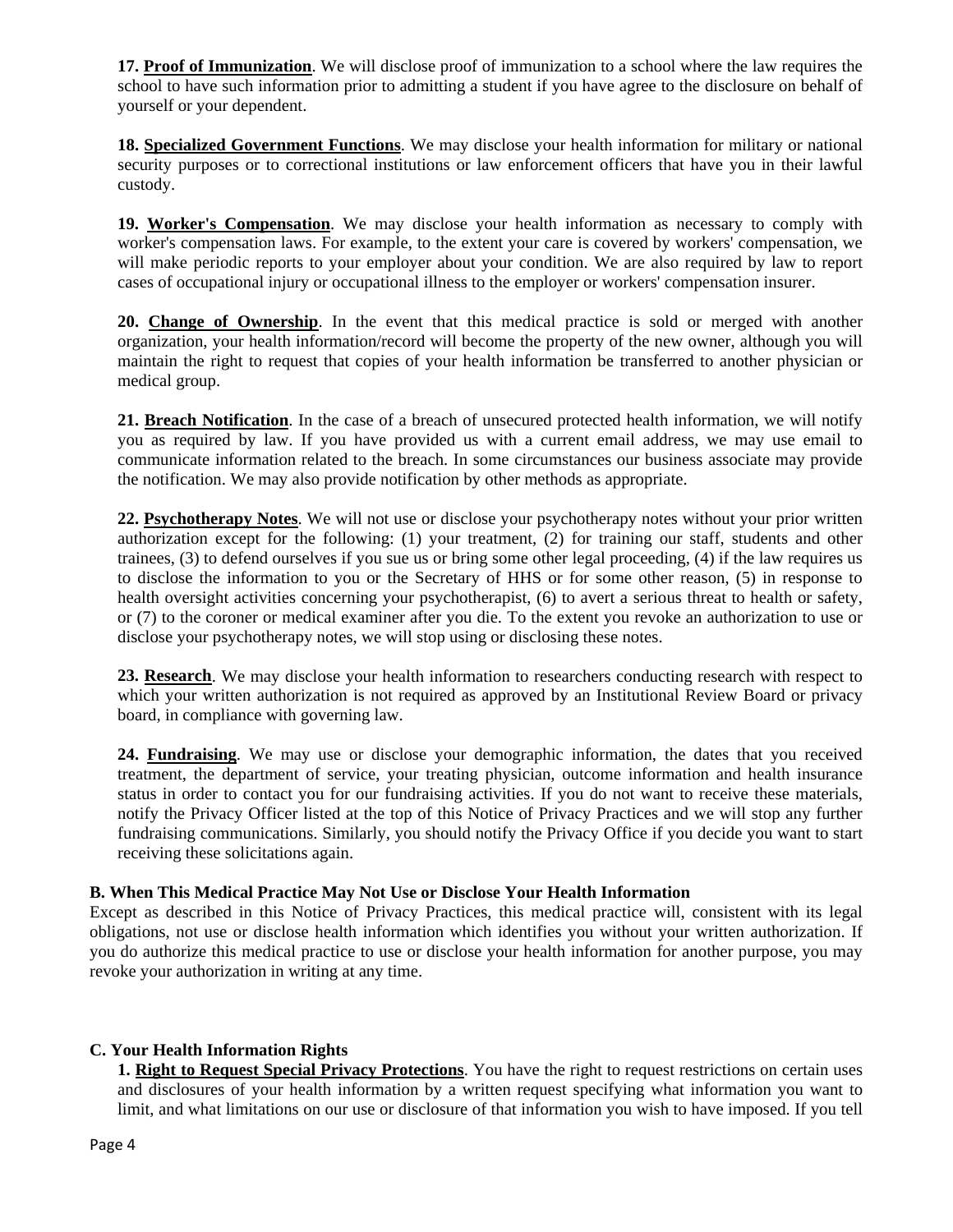us not to disclose information to your commercial health plan concerning health care items or services for which you paid for in full out-of-pocket, we will abide by your request, unless we must disclose the information for treatment or legal reasons. We reserve the right to accept or reject any other request, and will notify you of our decision.

**2. Right to Request Confidential Communications**. You have the right to request that you receive your health information in a specific way or at a specific location. For example, you may ask that we send information to a particular email account or to your work address. We will comply with all reasonable requests submitted in writing which specify how or where you wish to receive these communications.

**3. Right to Inspect and Copy**. You have the right to inspect and copy your health information, with limited exceptions. To access your medical information, you must submit a written request detailing what information you want access to, whether you want to inspect it or get a copy of it, and if you want a copy, your preferred form and format. We will provide copies in your requested form and format if it is readily producible, or we will provide you with an alternative format you find acceptable, or if we can't agree and we maintain the record in an electronic format, your choice of a readable electronic or hardcopy format. We will also send a copy to another person you designate in writing. We will charge a reasonable fee which covers our costs for labor, supplies, postage, and if requested and agreed to in advance, the cost of preparing an explanation or summary, as allowed by federal and California law. We may deny your request under limited circumstances. If we deny your request to access your child's records or the records of an incapacitated adult you are representing because we believe allowing access would be reasonably likely to cause substantial harm to the patient, you will have a right to appeal our decision. If we deny your request to access your psychotherapy notes, you will have the right to have them transferred to another mental health professional.

**4. Right to Amend or Supplement**. You have a right to request that we amend your health information that you believe is incorrect or incomplete. You must make a request to amend in writing, and include the reasons you believe the information is inaccurate or incomplete. We are not required to change your health information, and will provide you with information about this medical practice's denial and how you can disagree with the denial. We may deny your request if we do not have the information, if we did not create the information (unless the person or entity that created the information is no longer available to make the amendment), if you would not be permitted to inspect or copy the information at issue, or if the information is accurate and complete as is. If we deny your request, you may submit a written statement of your disagreement with that decision, and we may, in turn, prepare a written rebuttal. You also have the right to request that we add to your record a statement of up to 250 words concerning anything in the record you believe to be incomplete or incorrect. All information related to any request to amend or supplement will be maintained and disclosed in conjunction with any subsequent disclosure of the disputed information.

**5. Right to an Accounting of Disclosures**. You have a right to receive an accounting of disclosures of your health information made by this medical practice, except that this medical practice does not have to account for the disclosures provided to you or pursuant to your written authorization, or as described in paragraphs 1 (treatment), 2 (payment), 3 (health care operations), 6 (notification and communication with family) and 18 (specialized government functions) of Section A of this Notice of Privacy Practices or disclosures for purposes of research or public health which exclude direct patient identifiers, or which are incident to a use or disclosure otherwise permitted or authorized by law, or the disclosures to a health oversight agency or law enforcement official to the extent this medical practice has received notice from that agency or official that providing this accounting would be reasonably likely to impede their activities.

**6. Right to a Paper or Electronic Copy of the Notice**. You have a right to notice of our legal duties and privacy practices with respect to your health information, including a right to a paper copy of this Notice of Privacy Practices, even if you have previously requested its receipt by email.

If you would like to have a more detailed explanation of these rights or if you would like to exercise one or more of these rights, contact our Privacy Officer listed at the top of this Notice of Privacy Practices.